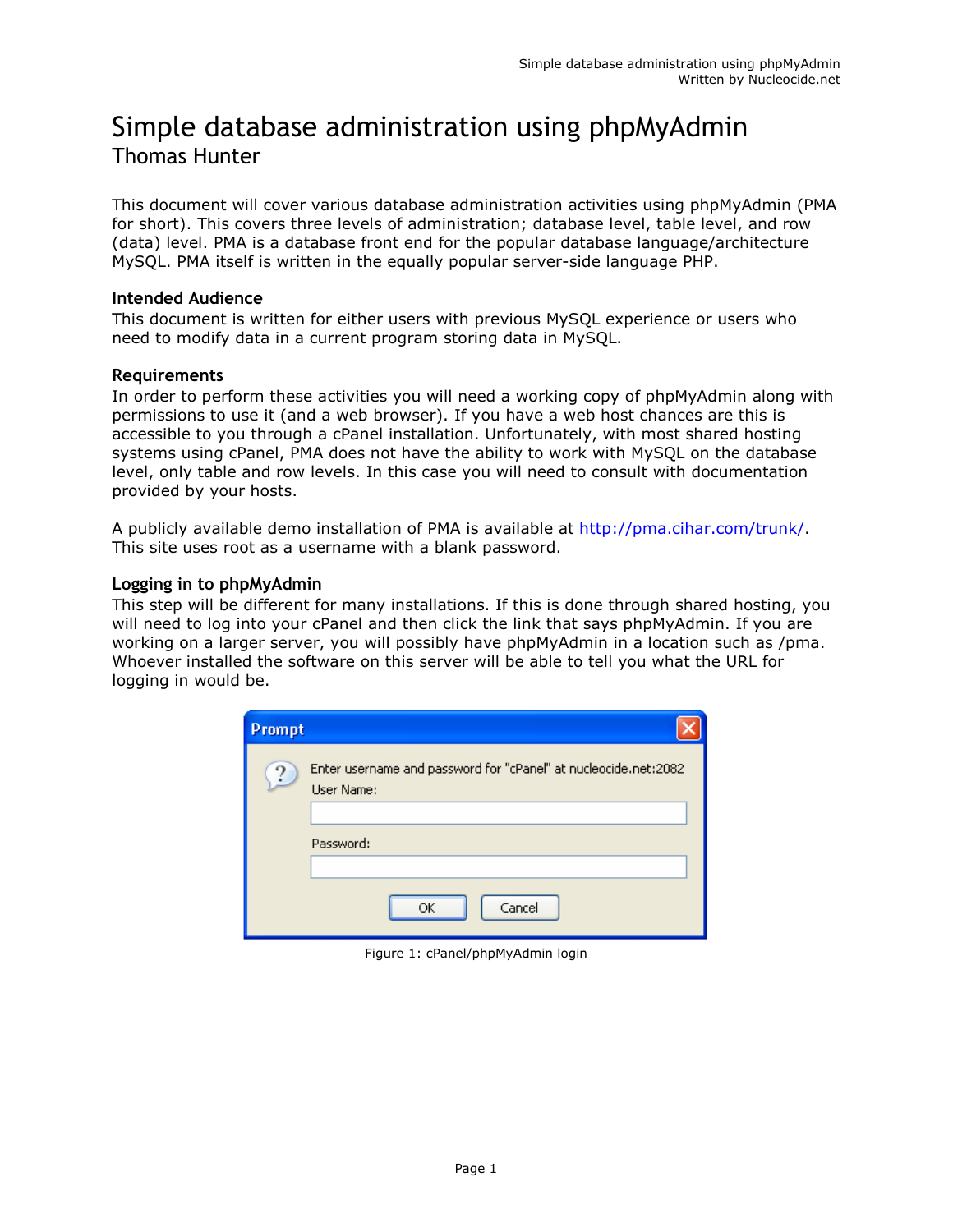## Database level operations

## Creating a database

Log into your PMA account and the very first screen should look like Figure 2. Enter the name of the database you would like to create under the "Create new database" option.

|                                       | MySQL - 5.0.24a-community-nt                                           |
|---------------------------------------|------------------------------------------------------------------------|
| phpMyAdmin                            | Protocol version: 10                                                   |
|                                       | 뎖<br>Server: localhost via TCP/IP                                      |
| 슈쿄D<br>-501                           | User: root@localhost<br>踋<br>MySQL charset: UTF-8 Unicode (utf8)       |
| Database<br>$\bigstar$<br>(Databases) | 盟<br>MySQL connection collation: utf8_unicode_ci<br>$\frac{1}{2}$<br>0 |
|                                       | Create new database ?                                                  |
| Please select a database              | $\Rightarrow$<br>test<br>Collation<br>Create                           |
|                                       | σ<br>Show MySQL runtime information                                    |
|                                       | li)<br>Show MySQL system variables (?)                                 |
|                                       | Show processes ?                                                       |
|                                       | 12 <br>Character Sets and Collations                                   |
|                                       | 感<br>Storage Engines                                                   |
|                                       | ⊪<br>Reload MySQL @                                                    |
|                                       | Ĝ<br>Privileges                                                        |
|                                       | 重<br>Databases                                                         |
|                                       | ð<br>Export                                                            |
|                                       | 重<br>Import                                                            |
|                                       |                                                                        |

Figure 2: Creating a database

## Destroying a database:

Destroying a database is just as easy as creating one. While viewing a database, click the Drop button in the toolbar (Refer to figure 3). This will bring up a prompt confirming that you would like to remove the database. Destroying a database will also destroy all data in that database and this is completely undoable.

| 图 Server: localhost ) 局 Database: test                            |                                                                                                        |        |   |                            |
|-------------------------------------------------------------------|--------------------------------------------------------------------------------------------------------|--------|---|----------------------------|
| <b>图 Structure</b>                                                | <b>Book CSearch Ho Query Ho Export Ho Import % Operations @ Privileges</b>                             |        |   | <b>Ex</b> Drop             |
|                                                                   |                                                                                                        |        |   |                            |
| No tables found in database.                                      |                                                                                                        |        |   |                            |
| $\mathsf{\Gamma}$ $\mathbb{R}$ Create new table on database test- |                                                                                                        |        |   |                            |
| Name:                                                             | The page at http://localhost says:                                                                     |        | ∩ |                            |
| Go.                                                               | You are about to DESTROY a complete database!<br>Do you really want to :<br>DROP DATABASE "test"<br>ок | Cancel |   | Open new phpMyAdmin window |

Figure 3: Destroying a database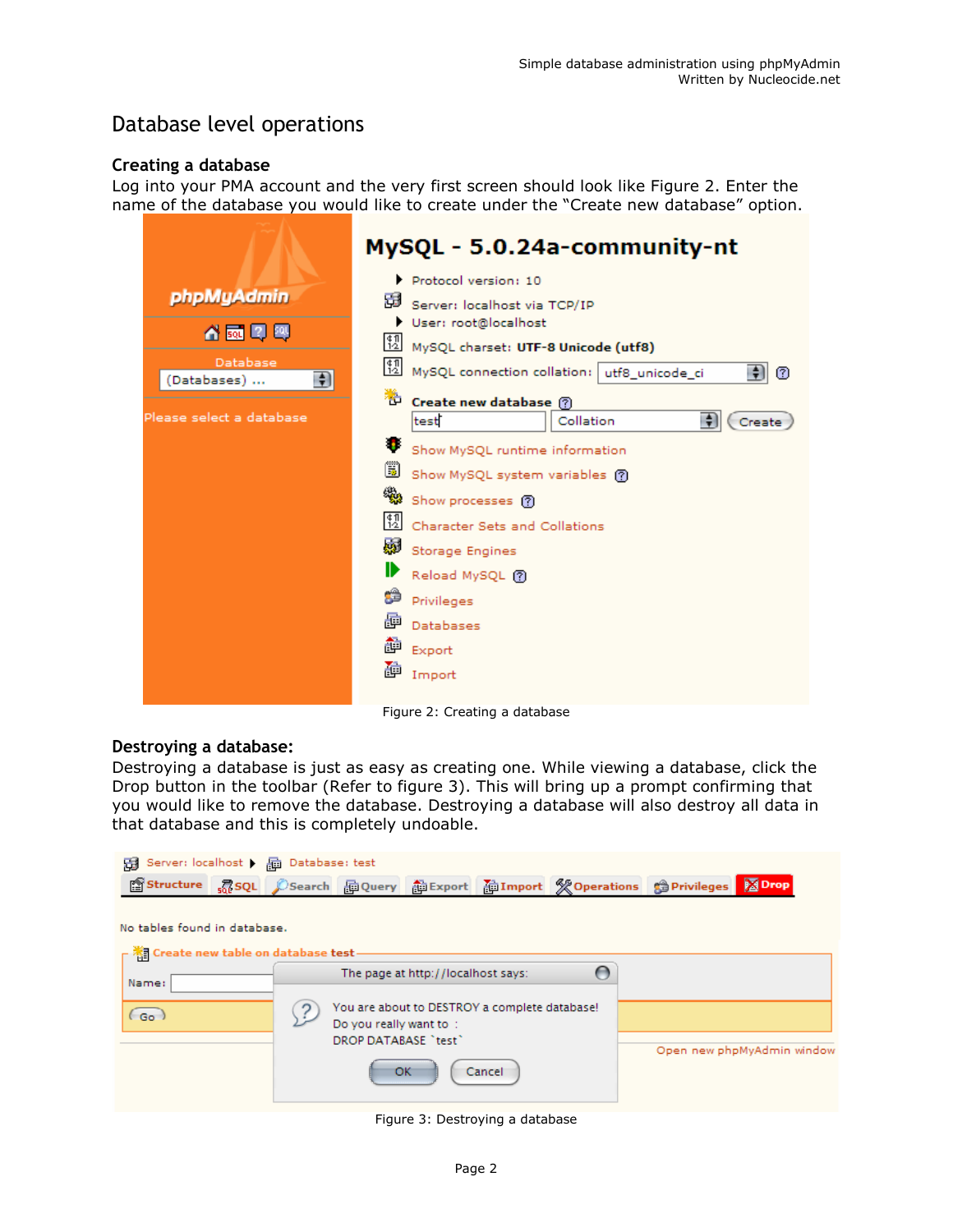## Copying or renaming a database:

If you need to copy all tables and rows in a database, or simply rename the database, this can be done by clicking the operations tab while looking at the database. This will bring up a screen with various actions that can be performed on the database. Either enter in the name you would like to have the database renamed to or a name to have the database copied to and press Go.

| <b>Ke Create new table on database phpmyadmin</b> |
|---------------------------------------------------|
| Number of fields:<br>Name:                        |
|                                                   |
| $(a_0)$                                           |
| Database comment:                                 |
| (Go                                               |
| Rename database to:                               |
| Go                                                |
| Copy database to:                                 |
|                                                   |
| Structure only                                    |
| Structure and data                                |
| Data only                                         |
| CREATE DATABASE before copying                    |
| Add DROP TABLE                                    |
| Add AUTO_INCREMENT value                          |
| Add constraints                                   |
| Switch to copied database                         |
|                                                   |

Figure 4: Copying or renaming a database

## Table level operations

## Creating a table

The form that is used to create a new table is in the structure view of the database in which you want to add the table to (Click the structure button while viewing a database). Here you must specify the number of fields (columns) in your database along with a name for the table.

| $\Gamma$ is Create new table on database rockyou1_bible = |                   |    |  |  |  |  |
|-----------------------------------------------------------|-------------------|----|--|--|--|--|
| Name:                                                     | Number of fields: |    |  |  |  |  |
|                                                           |                   | GC |  |  |  |  |
|                                                           |                   |    |  |  |  |  |

#### Figure 5: Creating a new table

Once you enter in this information and press "Go", you will be taken to a screen (Figure 6) where you can input specific details about each column.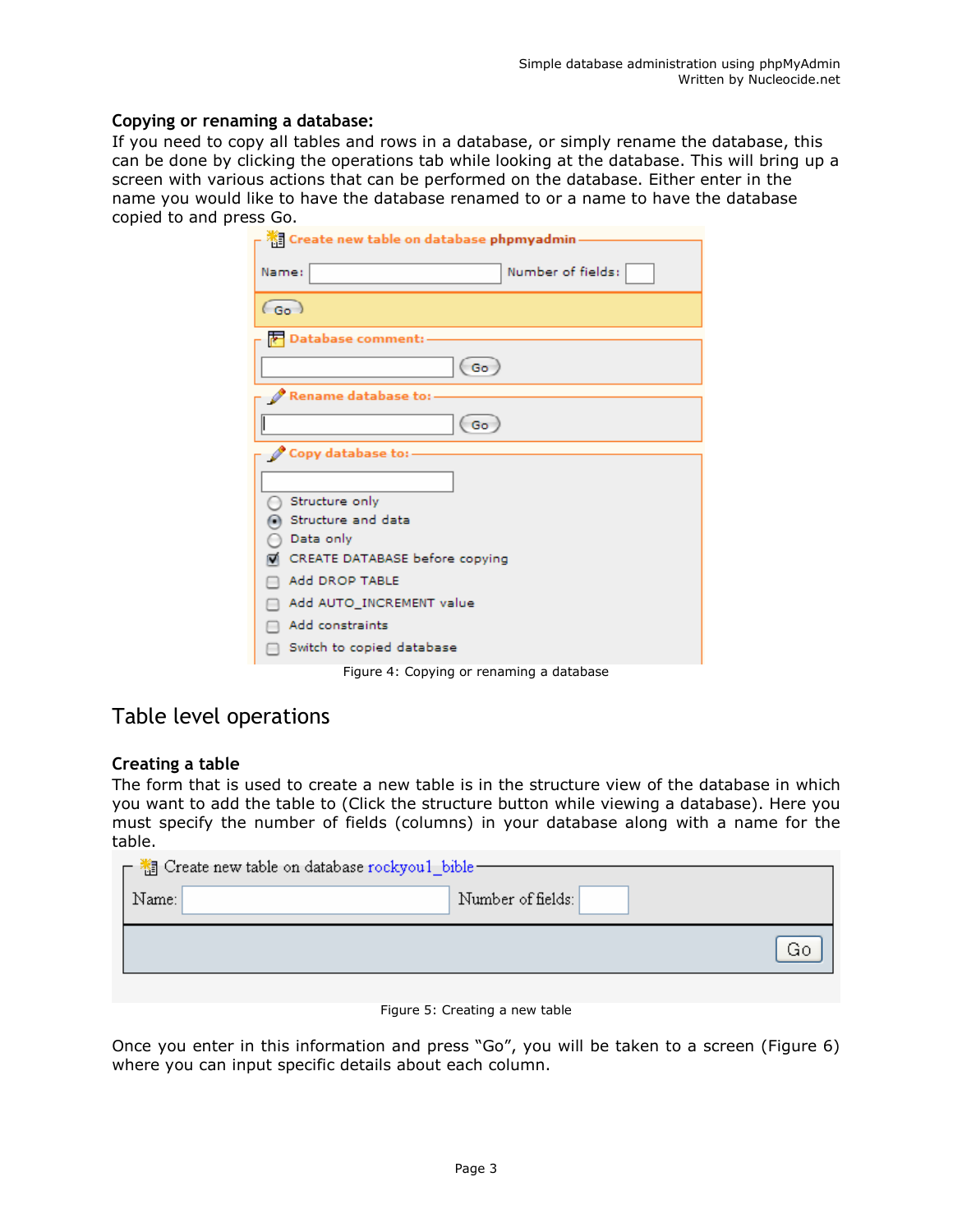| Server: localhost > and Database: rockyoul bible > iii Table: cities |                                  |                            |                                               |                      |                  |                      |                         |                |              |                |               |        |
|----------------------------------------------------------------------|----------------------------------|----------------------------|-----------------------------------------------|----------------------|------------------|----------------------|-------------------------|----------------|--------------|----------------|---------------|--------|
| Field                                                                | Type@                            | Length/Values <sup>1</sup> | Collation                                     | <b>Attributes</b>    | Null             | Default <sup>2</sup> | Extra                   | $\blacksquare$ | $\mathbb{Z}$ | $\overline{u}$ | $\sim$        | 匠      |
| ıd                                                                   | INT<br>$\checkmark$              |                            | $\mathbf{v}$                                  | $\blacktriangledown$ | $not null \vee$  |                      | auto_increment v        | $\odot$        | $\bigcirc$   |                |               | $\Box$ |
| name                                                                 | $\vee$<br><b>VARCHAR</b>         | 40                         | $\checkmark$                                  | $\vee$               | $notnull$ $\vee$ |                      | $\overline{\mathbf{v}}$ | $\circ$        | $\circ$      | $\bigcap$      | $\odot$       | $\Box$ |
| zip                                                                  | $\checkmark$<br><b>MEDIUMINT</b> |                            | $\checkmark$                                  | $\checkmark$         | not null         |                      | $\checkmark$            | $\circ$        | $\circ$      | $\circ$        | $\odot$       | $\Box$ |
|                                                                      | Table comments:                  |                            | Storage Engine: (?)<br>$\checkmark$<br>MyISAM | Collation:           |                  |                      |                         |                |              |                |               |        |
|                                                                      |                                  |                            |                                               |                      |                  |                      |                         | Save Or Add 1  |              |                | $field(s)$ Go |        |

Figure 6: Specifying columns for a new table

If you decide you need to add another column, press 'Go', or if you are satisfied with your table layout, press Save. If PMA decides your table doesn't follow proper database guidelines, it will prompt you to fix something before allowing you to set these changes. This will bring you to the table structure page (Figure 7).

|                 | <b>TEBrowse</b>      | <b>Structure</b>                                                                | RSOL              | Search                 |   | <b>Jilnsert</b>   |               | <b>語Export</b>               | <b>■Import</b>                   |                            |   | <b>% Operations</b> |   | <b>THE Empty</b>      |                         | $\boxtimes$ Drop |                          |
|-----------------|----------------------|---------------------------------------------------------------------------------|-------------------|------------------------|---|-------------------|---------------|------------------------------|----------------------------------|----------------------------|---|---------------------|---|-----------------------|-------------------------|------------------|--------------------------|
|                 | <b>Field</b>         | <b>Type</b>                                                                     | <b>Collation</b>  |                        |   | <b>Attributes</b> | <b>Null</b>   | <b>Default</b>               |                                  | Extra                      |   |                     |   | <b>Action</b>         |                         |                  |                          |
| ш               | id                   | int(11)                                                                         |                   |                        |   |                   | No            |                              |                                  | auto increment             | 膻 | $\mathscr{P}$       | × | $\blacksquare$        | $\overline{u}$          | 彨                | $\overline{\mathbf{r}}$  |
| П               | fname                | varchar $(40)$                                                                  | latin1 swedish ci |                        |   |                   | No            |                              |                                  |                            | E | $\mathscr{P}$       | × | $\blacksquare$        | $\overline{\mathbf{u}}$ | $\mathbb{Z}$     | $\overline{\mathbf{r}}$  |
| П               | lname                | $\text{varchar}(40)$                                                            | latin1 swedish ci |                        |   |                   | No            |                              |                                  |                            | 眉 | $\mathscr{P}$       | × | $\blacksquare$        | ū                       | 彨                | 匠                        |
|                 | phone                | $\text{varchar}(10)$                                                            | latin1 swedish ci |                        |   |                   | No            |                              |                                  |                            | 眉 | P                   | x | $\blacksquare$        | $\overline{\mathbf{u}}$ | $\mathbb{R}$     | $\overline{\mathbf{r}}$  |
|                 |                      | Check All / Uncheck All With selected:                                          |                   |                        | 肩 | $\mathscr{P}$     | ×             | $\overline{\mathbf{u}}$<br>R |                                  | 眵<br>靑                     |   |                     |   |                       |                         |                  |                          |
| <b>Fi</b> Add 1 |                      | field(s) $\odot$ At End of Table $\odot$ At Beginning of Table $\odot$ After id |                   |                        |   |                   |               |                              | $\checkmark$                     | Go                         |   |                     |   |                       |                         |                  |                          |
|                 |                      |                                                                                 | Indexes: 7        |                        |   |                   |               | Space usage                  |                                  |                            |   |                     |   | <b>Row Statistics</b> |                         |                  |                          |
|                 | Keyname              | <b>Type</b>                                                                     | Cardinality       | <b>Action</b>          |   | <b>Field</b>      | <b>Type</b>   | Usage                        |                                  | <b>Statements</b>          |   |                     |   |                       | Value                   |                  | dynamic                  |
|                 | <b>PRIMARY</b>       | PRIMARY                                                                         | $\overline{0}$    | $\mathscr{P}$ $\times$ |   | id                | Data<br>Index | $\circ$<br>1,024             | $\overline{B}$<br>$\overline{B}$ | Format<br><b>Collation</b> |   |                     |   |                       |                         |                  | latin1 swedish ci        |
|                 | Create an index on 1 |                                                                                 | columns Go        |                        |   |                   | <b>Total</b>  | 1,024                        | $\mathbf{B}$                     | <b>Rows</b>                |   |                     |   |                       |                         |                  | $\circ$                  |
|                 |                      |                                                                                 |                   |                        |   |                   |               |                              |                                  | <b>Next Autoindex</b>      |   |                     |   |                       |                         |                  | 1                        |
|                 |                      |                                                                                 |                   |                        |   |                   |               |                              |                                  | <b>Creation</b>            |   |                     |   |                       |                         |                  | Feb 19, 2007 at 05:43 AM |
|                 |                      |                                                                                 |                   |                        |   |                   |               |                              |                                  | Last update                |   |                     |   |                       |                         |                  | Feb 19, 2007 at 05:43 AM |

Figure 7: Table Structure

## Destroying a table

While in the table structure view (Figure 7), click the drop button in the toolbar. This will bring up a prompt asking you if you're sure you want to do this.



Figure 8: Dropping a table prompt

Make sure your dropping a sample table (and not a production payroll table) and press OK.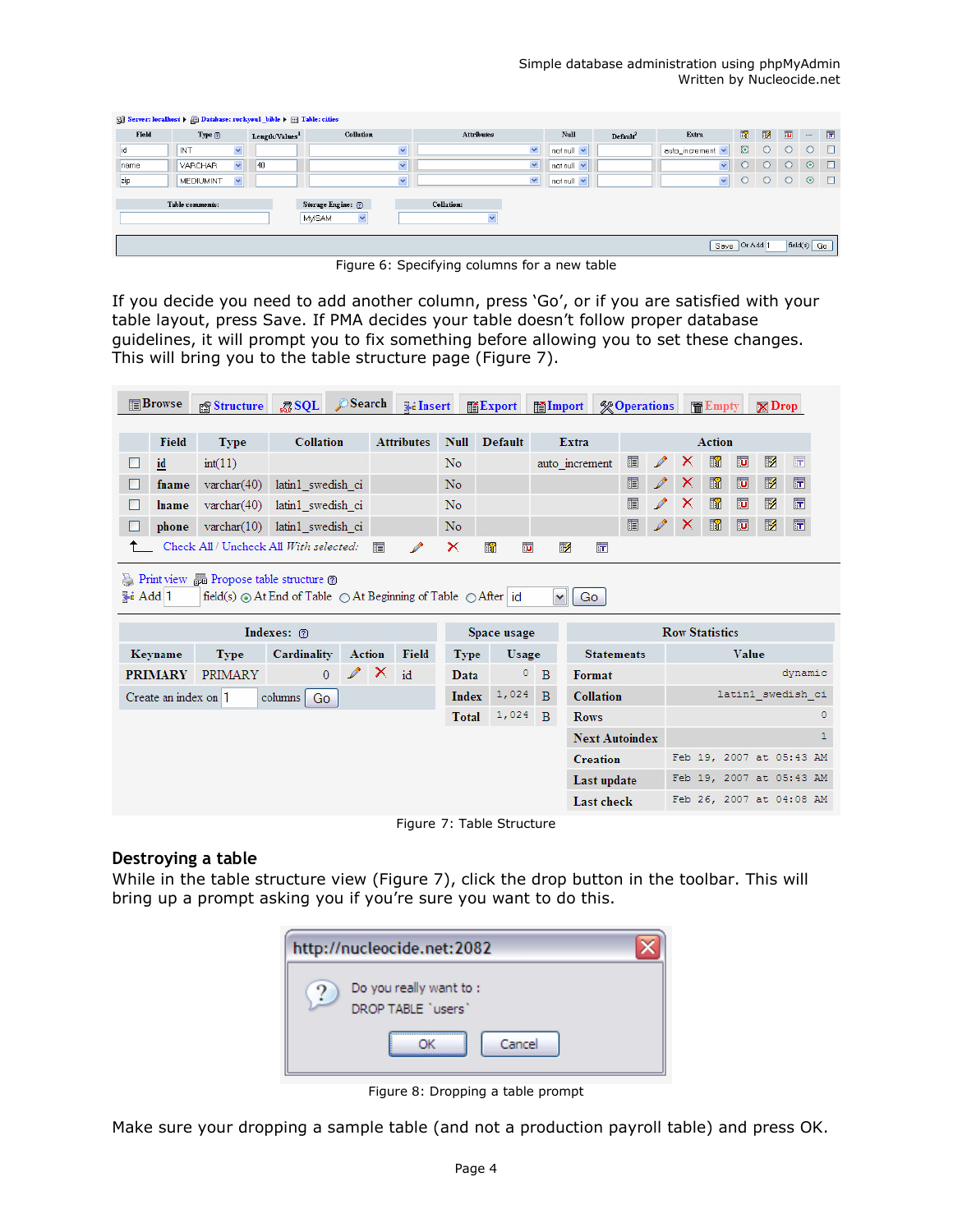## Copying a table

Click the Operations button in the toolbar while viewing the table. This will bring up the operations page with many useful actions that can be performed at the table level.

| ⊢Copy table to (database.table): |  |
|----------------------------------|--|
| rockyou1_tradesmen v             |  |
| Structure only                   |  |
| Structure and data               |  |
| Data only                        |  |
| Add DROP TABLE                   |  |
| $\Box$ Add AUTO INCREMENT value  |  |
| $\Box$ Switch to copied table    |  |
|                                  |  |

Figure 9: Table Operations

Here you can copy the table to the same database or another one. If you would like to copy the data to another table you must have created it first. Leaving the default values will allow the data to be copied properly. In the empty text field you can specify the name of the table you are copying to. PMA will switch to the copied table.

## Renaming a table

Click the Operations button in the. The option to rename a table is in the options fieldset.

| -Table options-  |                                   |
|------------------|-----------------------------------|
| Rename table to  | users                             |
| Table comments   |                                   |
| Storage Engine ? | <b>MyISAM</b><br>٧                |
| Collation        | latin1_swedish_ci<br>v            |
| pack_keys        | DEFAULT Y                         |
| checksum         |                                   |
| delay_key_write  | ш                                 |
| auto_increment   | 1                                 |
|                  |                                   |
|                  | $\overline{\mathrm{G}}\mathrm{C}$ |
|                  |                                   |

Figure 10: Table options

Set the name of the table you would like this table to have in the first field, and leave everything else as it is. Pressing Go will perform the table rename and PMA will switch over to the newly named table.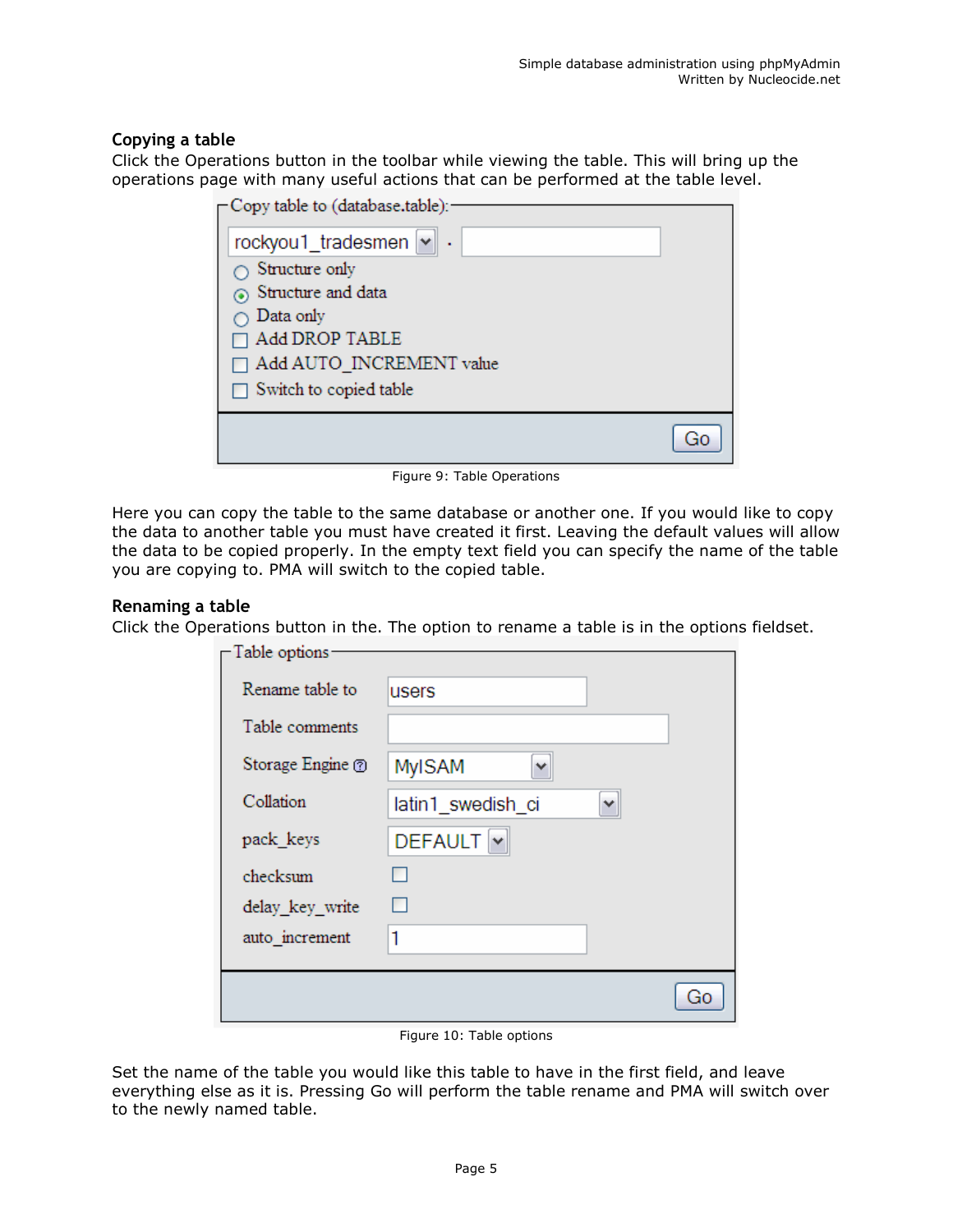## Row Level Operations

## Inserting a row

Click on the insert tab while looking at the table you would like to insert a row into.

| <b>Browse</b>   | Structure                            | $_{50}$ SQL     | Search               | <b>E</b> ilnsert | Export                      | <b>Import</b> | <b><i>S</i></b> Operations | Empty | $\boxtimes$ Drop |
|-----------------|--------------------------------------|-----------------|----------------------|------------------|-----------------------------|---------------|----------------------------|-------|------------------|
| <b>Field</b>    | <b>Type</b>                          | <b>Function</b> |                      | <b>Null</b>      |                             | <b>Value</b>  |                            |       |                  |
| id              | int(11)                              |                 | $\blacktriangledown$ |                  |                             |               |                            |       |                  |
| fname           | varchar $(40)$                       |                 | Y                    |                  |                             |               |                            |       |                  |
| hame            | $\text{varchar}(40)$                 |                 | Y                    |                  |                             |               |                            |       |                  |
| phone           | $\text{varchar}(10)$                 |                 | $\checkmark$         |                  |                             |               |                            |       |                  |
| <b>⊡</b> Ignore |                                      |                 |                      |                  |                             |               |                            |       |                  |
| <b>Field</b>    | <b>Type</b>                          | <b>Function</b> |                      | <b>Null</b>      |                             | Value         |                            |       |                  |
| id              | int(11)                              |                 | $\checkmark$         |                  |                             |               |                            |       |                  |
| fname           | varchar $(40)$                       |                 | Y                    |                  |                             |               |                            |       |                  |
| lname           | $\text{varchar}(40)$                 |                 | Y                    |                  |                             |               |                            |       |                  |
| phone           | $\text{varchar}(10)$                 |                 | $\blacktriangledown$ |                  |                             |               |                            |       |                  |
|                 |                                      |                 |                      |                  |                             |               |                            |       |                  |
|                 | Insert as new row $\  \mathbf{v} \ $ | and then        |                      |                  | Go back to previous page  v |               |                            |       |                  |
| 9               |                                      |                 |                      |                  | Reset<br>Go                 |               |                            |       |                  |

Figure 11: Inserting a new row

Fields are automatically generated for each column of data in your table. The field type is shown to remind you of what kind of data the column accepts. The function field offers various functions that can be applied to your data before being inserted into the row. If you set the function to MD5, for example, the text you input would be encrypted using the MD5 algorithm. If you are inserting normal data none of the functions will need to be used.

TIP: if you are using auto-increment indexes (like in this example) you can skip entering information for that field. MySQL will automatically enter the next available increment number.

There are two forms on this page as you can insert two rows of data at the same time. If you only want to insert one row, don't enter any data into the second form. If you are entering a lot of information, use both forms and select "insert another new row" from the dropdown near the bottom of the page. This will bring you to the insert screen again instead of going to the table browse page.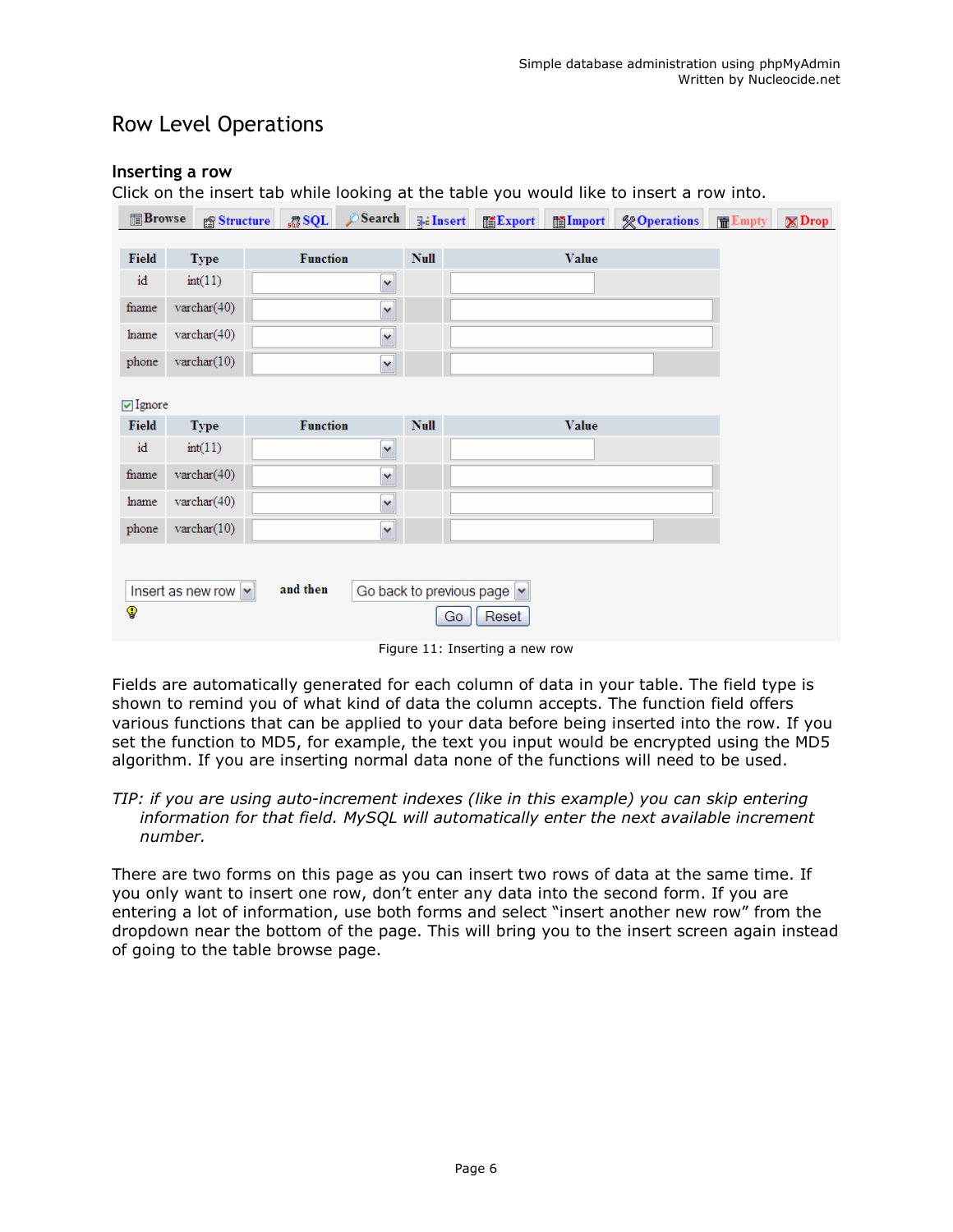### Updating a row

First click the browse button in the toolbar of the table that you would like to update information. This will bring up the browse screen:

| <b>Browse</b>                |                                                     |              | <b>Structure</b>             | $\sqrt{3}$ SQL | Search                                    | <b>Filnsert</b> | <b>語Export</b>                                     | <b>Hilmport</b> | <b>% Operations</b>                              | <b>F</b> E Empty | $\mathbb{Z}$ Drop |
|------------------------------|-----------------------------------------------------|--------------|------------------------------|----------------|-------------------------------------------|-----------------|----------------------------------------------------|-----------------|--------------------------------------------------|------------------|-------------------|
|                              |                                                     |              |                              |                |                                           |                 |                                                    |                 |                                                  |                  |                   |
|                              | Showing rows 0 - 2 (3 total, Query took 0.0002 sec) |              |                              |                |                                           |                 |                                                    |                 |                                                  |                  |                   |
| -SQL query:-                 |                                                     |              |                              |                |                                           |                 |                                                    |                 |                                                  |                  |                   |
| <b>SELECT*</b><br>FROM users |                                                     |              |                              |                |                                           |                 |                                                    |                 |                                                  |                  |                   |
| <b>LIMIT 0.30</b>            |                                                     |              |                              |                |                                           |                 |                                                    |                 |                                                  |                  |                   |
|                              |                                                     |              |                              |                |                                           |                 |                                                    |                 | [Edit] [Explain SQL] [Create PHP Code] [Refresh] |                  |                   |
|                              |                                                     |              |                              |                |                                           |                 |                                                    |                 |                                                  |                  |                   |
| Query results operations.    |                                                     |              |                              |                |                                           |                 |                                                    |                 |                                                  |                  |                   |
| $\sum$ Print view            |                                                     |              | Print view (with full texts) |                | liii Export                               |                 |                                                    |                 |                                                  |                  |                   |
|                              |                                                     |              |                              |                |                                           |                 |                                                    |                 |                                                  |                  |                   |
|                              |                                                     | Show:        | 30                           |                | row(s) starting from record # $\vert$ 0   |                 |                                                    |                 |                                                  |                  |                   |
|                              | in horizontal                                       |              |                              |                | $\checkmark$                              |                 | mode and repeat headers after 100                  | cells           |                                                  |                  |                   |
| Sort by key: None            |                                                     |              |                              |                | Go<br>v                                   |                 |                                                    |                 |                                                  |                  |                   |
| $\leftarrow$ T $\rightarrow$ |                                                     | id           | fname                        | <b>lname</b>   | phone                                     |                 |                                                    |                 |                                                  |                  |                   |
|                              | ×                                                   | $\mathbf{1}$ | Thomas                       | Hunter         | 989-513-00                                |                 |                                                    |                 |                                                  |                  |                   |
|                              | X                                                   |              | 2 Nicki                      | Smith          | 989-513-00                                |                 |                                                    |                 |                                                  |                  |                   |
|                              | ×                                                   | 3            | Amanda                       | Savage         | 989-513-00                                |                 |                                                    |                 |                                                  |                  |                   |
|                              |                                                     |              |                              |                | Check All / Uncheck All With selected:    | ×<br>酳          |                                                    |                 |                                                  |                  |                   |
|                              |                                                     |              | 30 <br>Show:                 |                | row(s) starting from record # $ 0\rangle$ |                 |                                                    |                 |                                                  |                  |                   |
| in                           | horizontal                                          |              |                              |                |                                           |                 | $\vee$ mode and repeat headers after $ 100\rangle$ | cells           |                                                  |                  |                   |
|                              |                                                     |              |                              |                |                                           |                 |                                                    |                 |                                                  |                  |                   |
|                              |                                                     |              |                              |                |                                           |                 |                                                    |                 |                                                  |                  |                   |
|                              |                                                     |              |                              |                |                                           |                 |                                                    |                 |                                                  |                  |                   |

Figure 12: Browsing a table

The table near the bottom displays the information in the database and by default is limited to showing 30 rows. Click the  $\sim$  icon next to the row and this will bring up Figure 13.

| <b>Field</b> | <b>Type</b>    | <b>Function</b>          |              | <b>Null</b> | Value                                               |
|--------------|----------------|--------------------------|--------------|-------------|-----------------------------------------------------|
| id           | int(11)        |                          | $\checkmark$ |             | 2                                                   |
| fname        | varchar $(40)$ |                          | $\checkmark$ |             | Nicki                                               |
| hame         | varchar $(40)$ |                          | $\checkmark$ |             | Hunter                                              |
| phone        | varchar $(10)$ |                          | $\checkmark$ |             | 989-513-00                                          |
| Save<br>9    |                | and then<br>$\checkmark$ |              |             | Go back to previous page $ {\bf v} $<br>Reset<br>Go |

Figure 13: Editing a row